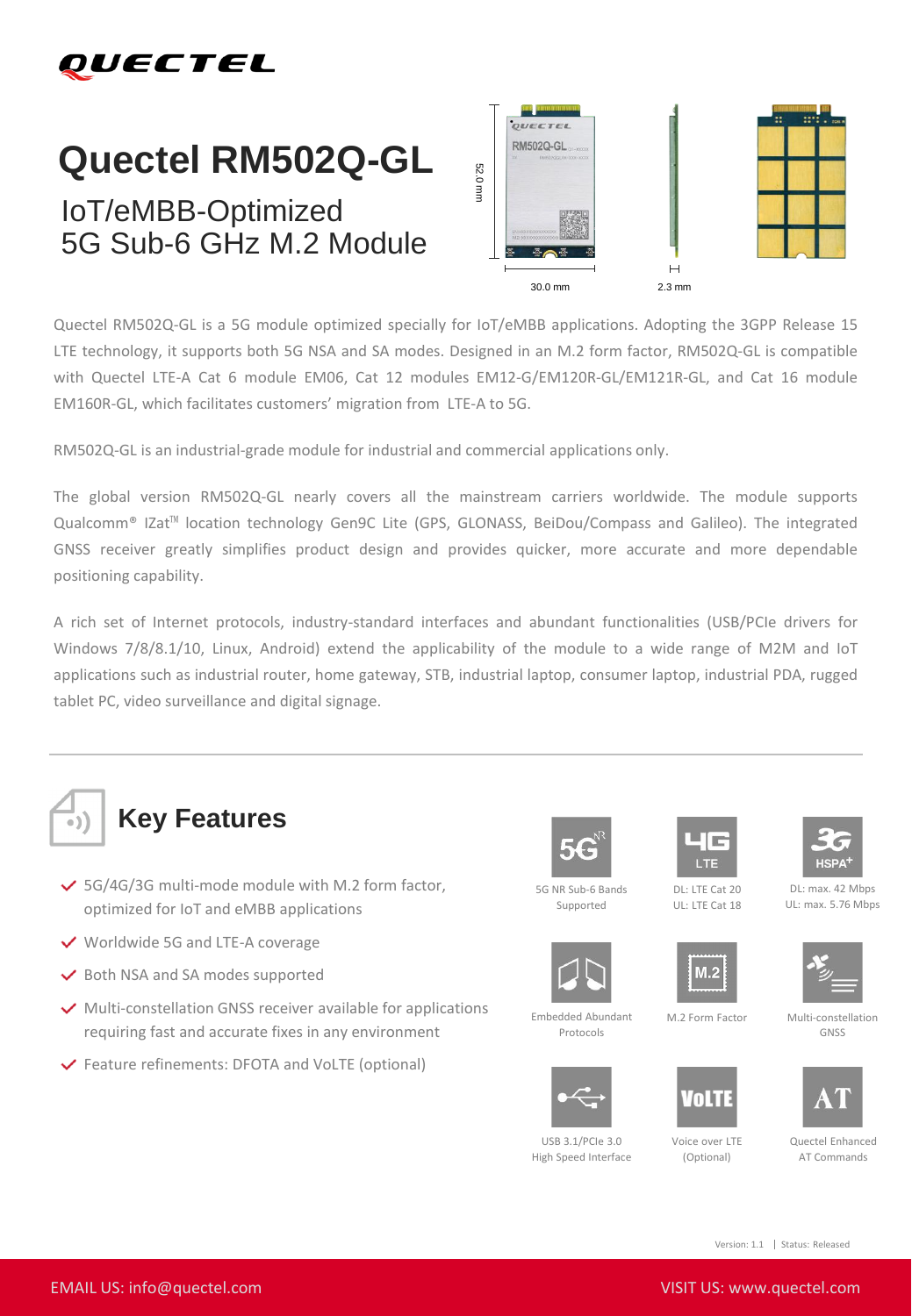## **Quectel RM502Q-GL**

| 5G Sub-6                     |                     | <b>RM502Q-GL</b>                                                                                                                                        |
|------------------------------|---------------------|---------------------------------------------------------------------------------------------------------------------------------------------------------|
| Region/Operator              |                     | Global (except for US/ China/ Japan)                                                                                                                    |
| Dimensions (mm)              |                     | $30.0 \times 52.0 \times 2.3$                                                                                                                           |
| Weight (g)                   |                     | 9.0                                                                                                                                                     |
| <b>Temperature Range</b>     |                     |                                                                                                                                                         |
| <b>Operation Temperature</b> |                     | -30 °C to +70 °C                                                                                                                                        |
| <b>Extended Temperature</b>  |                     | -40 $^{\circ}$ C to +85 $^{\circ}$ C                                                                                                                    |
| <b>Frequency Bands</b>       |                     |                                                                                                                                                         |
| 5G                           | 5G NR               | 3GPP Release 15 NSA/SA operation, Sub-6 GHz                                                                                                             |
|                              | <b>5G NR NSA</b>    | n38/n41/n77/n78                                                                                                                                         |
|                              | 5G NR SA            | n1/n2/n3/n5/n7/n8/n12/n20/n25/n28/n38/n40/n41/n48/n66/n71/n77/n78                                                                                       |
|                              | <b>MIMO</b>         | DL 4 × 4 MIMO on n1/n2/n3/n7/n25/n38/n40/n41/n48/n66/n77/n78<br>UL 2 × 2 MIMO on n41/n77/n78                                                            |
|                              | <b>LTE Category</b> | DL Cat 20/ UL Cat 18                                                                                                                                    |
|                              | LTE-FDD             | B1/B2/B3/B4/B5/B7/B8/B12/B13/B14/B17/B18/B19/B20/B25/B26/B28/B29/B30/B32/B66/B71                                                                        |
| <b>LTE</b>                   | LTE-TDD             | B34/B38/B39/B40/B41/B42/B43/B48                                                                                                                         |
|                              | LAA                 | <b>B46</b>                                                                                                                                              |
|                              | <b>MIMO</b>         | DL 4 × 4 MIMO on B1/B2/B3/B4/B7/B25/B30/B32/B34/B38/B39/B40/B41/B42/B43/B48/B66                                                                         |
| <b>UMTS</b>                  | <b>WCDMA</b>        | B1/B2/B3/B4/B5/B6/B8/B19                                                                                                                                |
| <b>GNSS</b>                  |                     | GPS/GLONASS/BeiDou (Compass)/Galileo                                                                                                                    |
| <b>Certifications</b>        |                     |                                                                                                                                                         |
| Regulatory                   |                     | GCF (Global)<br>CE (Europe)<br>PTCRB <sup>①</sup> (North America)<br>FCC <sup>TBD</sup> (America)<br>$IC^{(1)}$ (Canada)<br>RCM (Australia/New Zealand) |
| Carrier                      |                     | <b>TBD</b>                                                                                                                                              |
| <b>Others</b>                |                     | RoHS/WHQL                                                                                                                                               |
| Data Rate (Max.) 2           |                     |                                                                                                                                                         |
| 5G SA Sub-6                  |                     | DL 4.2 Gbps; UL 900 Mbps                                                                                                                                |
| 5G NSA Sub-6                 |                     | DL 5.0 Gbps; UL 650 Mbps                                                                                                                                |
| LTE                          |                     | DL 2.0 Gbps; UL 200 Mbps                                                                                                                                |
| <b>WCDMA</b>                 |                     | DL 42 Mbps; UL 5.76 Mbps                                                                                                                                |
| <b>Interfaces</b>            |                     |                                                                                                                                                         |
| (U)SIM                       |                     | x <sub>2</sub>                                                                                                                                          |
| <b>UART</b>                  |                     | $x_1$                                                                                                                                                   |
| <b>USB 2.0</b>               |                     | $x_1$                                                                                                                                                   |
| USB 3.0/3.1                  |                     | $x_1$                                                                                                                                                   |
| <b>PCIe 3.0</b>              |                     | $x_1$                                                                                                                                                   |
| PCM*                         |                     | $x_1$                                                                                                                                                   |
| Antenna                      |                     | x <sub>4</sub>                                                                                                                                          |
| Voice                        |                     |                                                                                                                                                         |
| <b>VoLTE</b>                 |                     | Digital Audio and VoLTE (Voice over LTE) (Optional)                                                                                                     |

Notes:

1. <sup>①</sup>: PTCRB and IC with limited bands.

2. <sup>②</sup>: The presented data rates are theoretical only, and the actual value depends on network conditions.

3. \*: Under development.

4. TBD: To Be Determined.

Copyright © 2021 Quectel Wireless Solutions Co., Ltd. All Rights Reserved **[http://www.quectel.com](http://www.quectel.com/)** HQ address: Building 5, Shanghai Business Park Phase III (Area B), No.1016 Tianlin Road, Minhang District, Shanghai 200233, China Tel: +86 21 51086236 Email: info@quectel.com